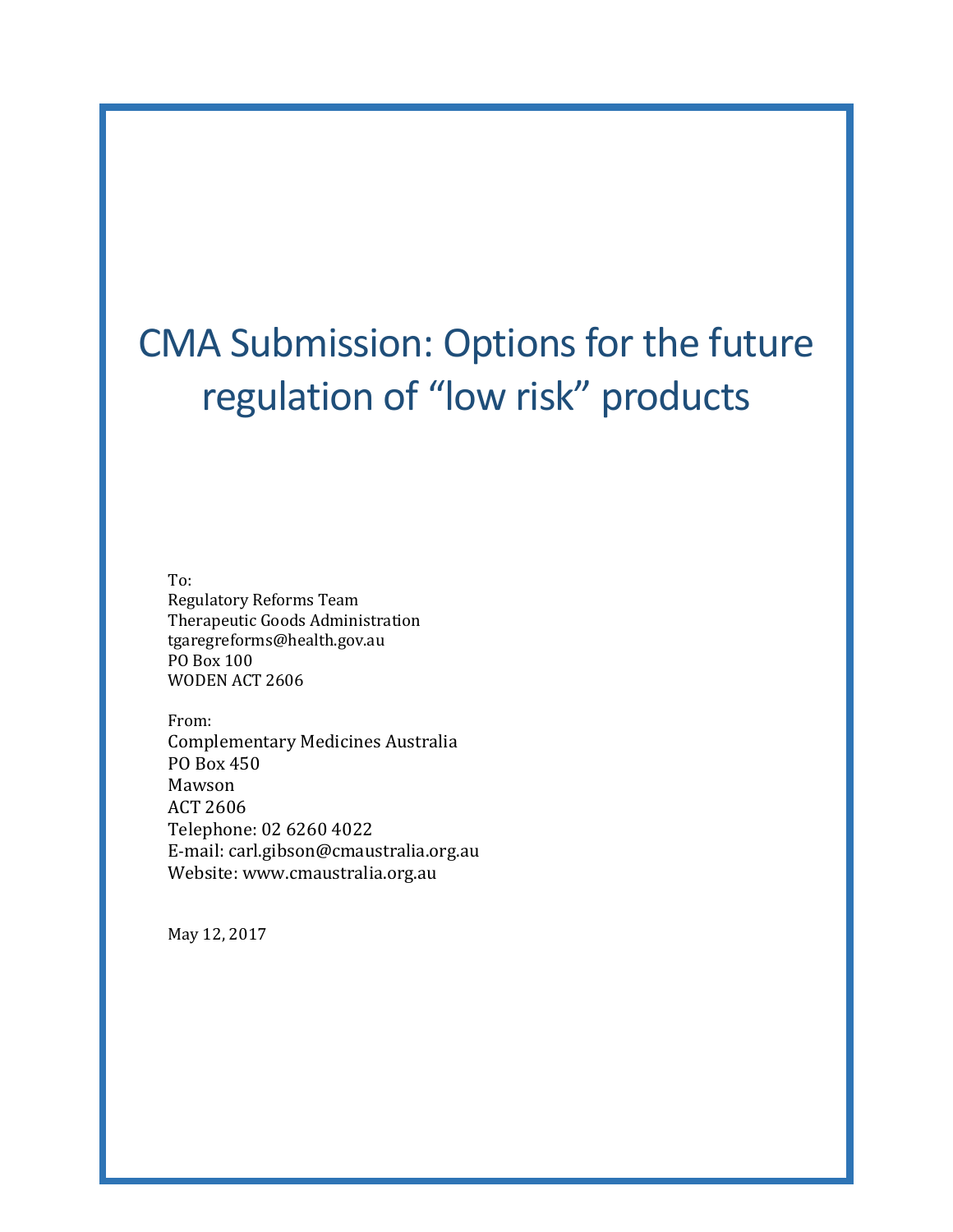# Contents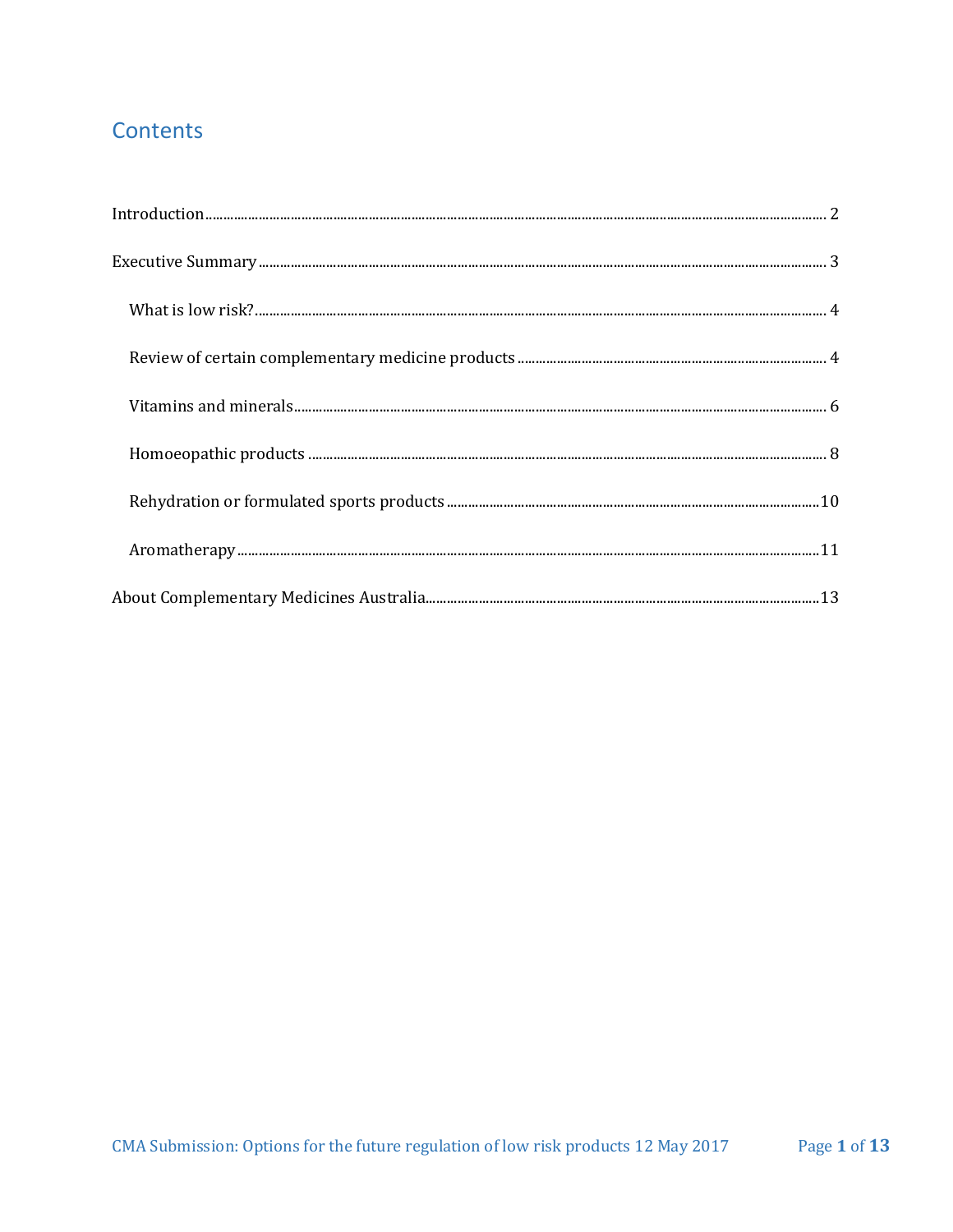#### <span id="page-2-0"></span>Introduction

Complementary Medicines Australia (CMA) welcomes the opportunity to provide feedback on the Department of Health's Therapeutic Goods Administration (TGA) consultation paper "Options for the future regulation of low risk products", dated March 2017.

On 8 April 2015, CMA made a comprehensive submission to the Expert Panel Review of Medicines and Medical Devices Regulation, announced by the then Minister for Health, the Hon Peter Dutton MP and the Assistant Minister for Health, Senator the Hon Fiona Nash and chaired by Emeritus Professor Lloyd Sansom AO. On 15 September 2016, following consultation with industry, consumers and healthcare professionals, the Government provided its response, which largely accepted the Medicines and Medical Devices Regulation (MMDR) recommendations.

The acceptance of recommendation forty-eight approves that the Australian Government review a range of complementary medicines currently listed in the Australian Register of Therapeutic Goods (ARTG), with the view to ensuring that products that might best be regulated under other regulatory frameworks, without undermining public health and safety, are removed from the auspices of the *Therapeutic Goods Act 1989* (the Act).

CMA supports the main themes of the MMDR; that is to identify ways to improve access to therapeutic goods for consumers and ensure that the regulatory settings are appropriately aligned to risk and to remove unnecessary regulatory and administrative burden for industry, whilst maintaining the safety of therapeutic goods in Australia. Removal of overregulation will help the Australian complementary medicines industry to gain its position as an innovative and competitive market that is able to meet growing consumer demands.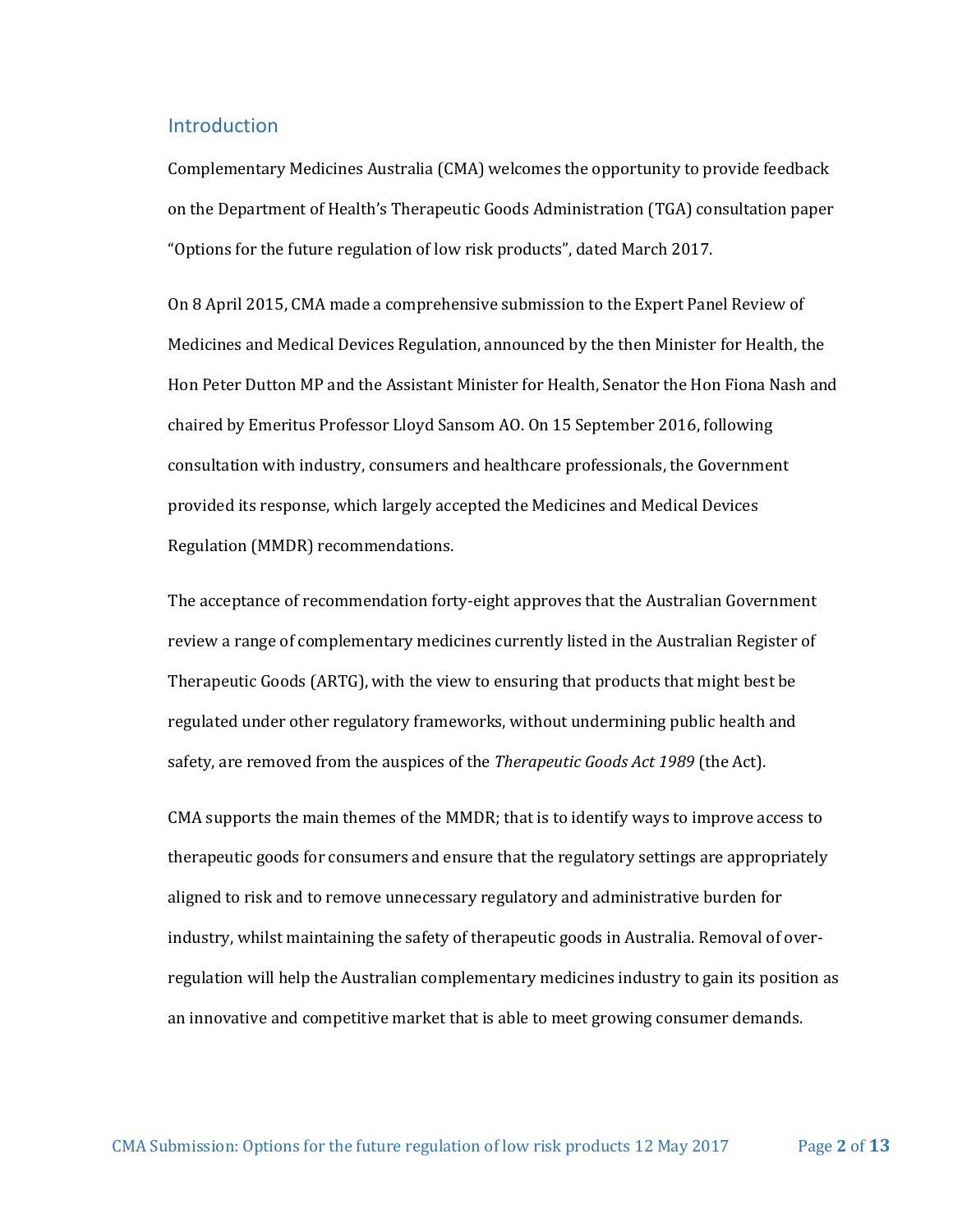#### <span id="page-3-0"></span>Executive Summary

CMA is concerned that the options for the future regulation of products deemed to be lower risk, if accepted by Government, will have a number of unintended consequences for the complementary medicines industry and consumers. This includes the potential increase to the complexity of the regulation of certain products types by restricting options to additional regulatory frameworks such as Food Standards Australia and New Zealand (FSANZ) and the National Industrial Chemicals Notification and Assessment Scheme (NICNAS). A decision to mandate the removal of certain product types (such as complementary medicines) from the auspices of the Act, does not align with the main intentions of the Medicines and Medical Devices Regulation (MMDR) review and instead will provide for increasing regulatory burden upon industry. Further, in some instances the removal of certain product types from the Register, even when considered lower risk, will change the inherent safety and quality profile of the goods potentially, enhancing the risk to the general public as demonstrated by recent adverse events in the US in relation to homoeopathic products.

The Act establishes a risk-based framework for the regulation of therapeutic goods in Australia, and it is within this risk based framework that lower risk therapeutic products, such as complementary medicines, are best situated so as to continue to uphold the gold standard in regulatory oversight that the TGA provides for the informed choice, health and safety of consumers.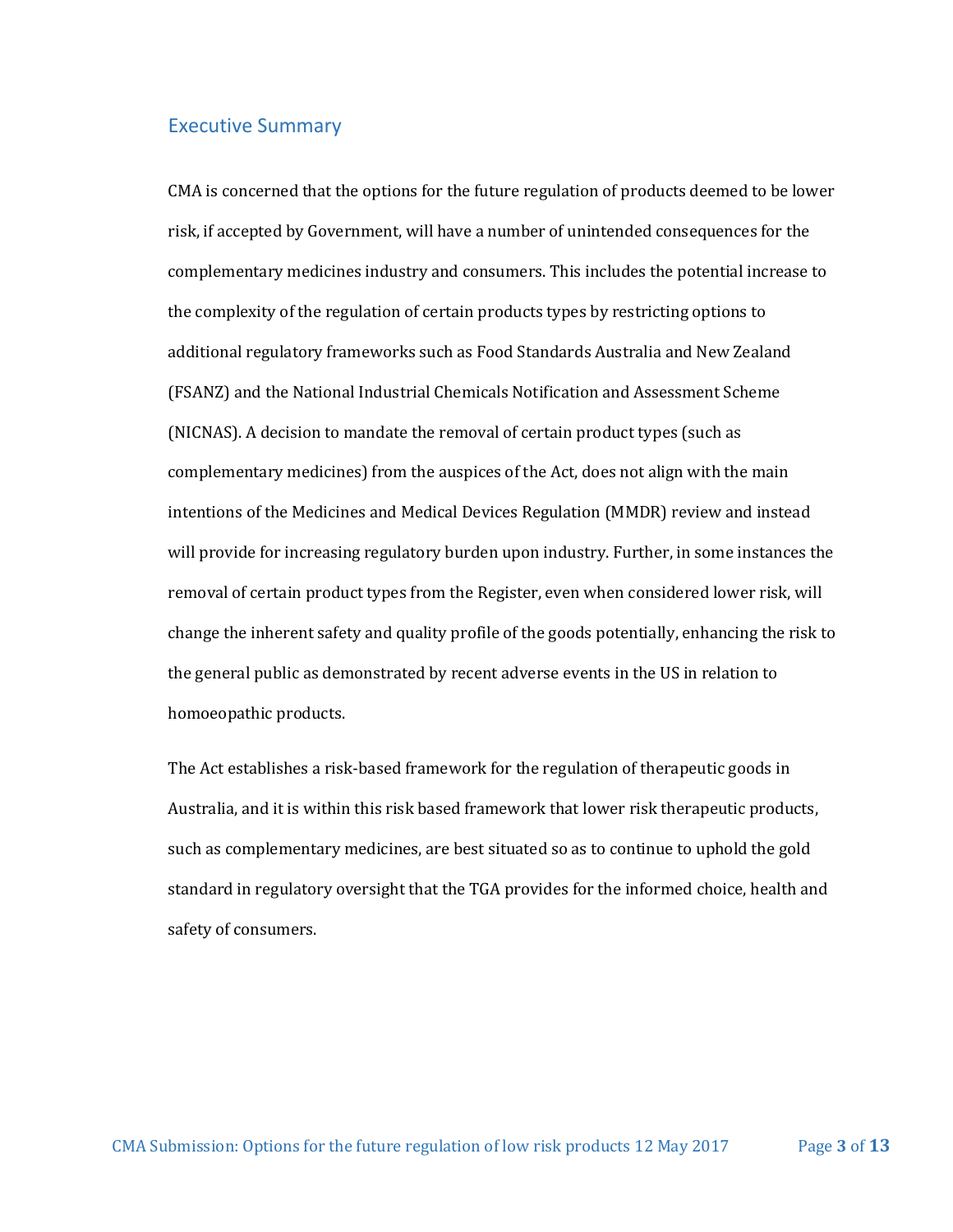# <span id="page-4-0"></span>What is low risk?

In determining what may be considered as "low risk", the Therapeutic Goods

Administration (TGA) worked with consultants from van Gelder & Monk to develop a

product assessment tool. Using the "wisdom of crowds" the tool confirmed the opinions of

the consultants around the risk level of particular product types.

Of relevance to members of CMA, the following product types were considered along a risk spectrum:

- Classified as **very low risk**
	- o Oral homoeopathic products
	- o Aromatherapy products
- Classified as **low risk**
	- o Rehydration or formulated sports products
	- o Lozenges relief of sore throats, contain anti-microbial active ingredients (OTC)
- Classified as **Medium risk**
	- $\circ$  Oral vitamin and mineral products (eg. water soluble vitamins & minerals such as calcium have a lower risk profile)

### <span id="page-4-1"></span>Review of certain complementary medicine products

While the regulator insists that the intention of the review is not to fundamentally change the definition of a medicine, as defined in the Act, should any number of the proposed options be accepted by Government that would be the result. To declare certain vitamins, minerals, homoeopathic preparations and other goods as not therapeutic goods would also alter the definition of a complementary medicine as outlined in the *Therapeutic Goods Regulations 1990* and supported by the TGA's Regulatory Guidelines (ARGCM). That is, 'complementary medicine' means a therapeutic good consisting wholly or principally of one or more designated active ingredients, each of which has a clearly established identity and a traditional use. For a complementary medicine, a designated active ingredient means an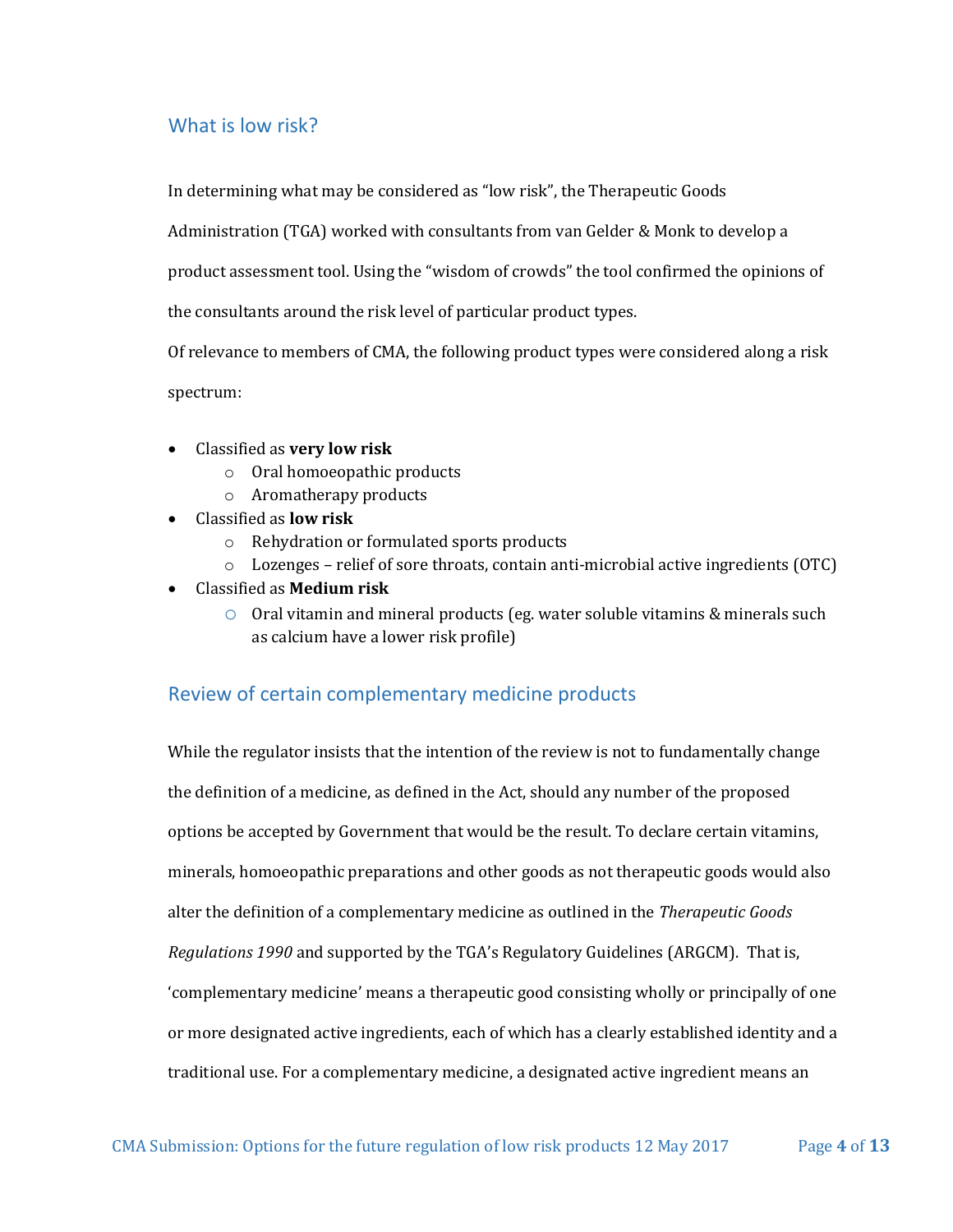active ingredient, or a kind of active ingredient, mentioned in Schedule 14 (to the Regulations).

This list includes the following designated active ingredients (those bolded are subject to this review).

1. an amino acid

2. charcoal

3. a choline salt

#### 4. **an essential oil**

5. plant or herbal material (or a synthetically produced substitute for material of that kind),

including plant fibres, enzymes, algae, fungi, cellulose and derivatives of cellulose and

chlorophyll

#### 6. **a homoeopathic preparation**

7. a microorganism, whole or extracted, except a vaccine

8. a mineral including a mineral salt and a naturally occurring mineral

9. a mucopolysaccharide

10. non-human animal material (or a synthetically produced substitute for material of that kind)

including dried material, bone and cartilage, fats and oils and other extracts or concentrates

11. a lipid, including an essential fatty acid or phospholipid

12. a substance produced by or obtained from bees, including royal jelly, bee pollen and propolis

13. a sugar, polysaccharide or carbohydrate

#### 14**. a vitamin or provitamin**

The above definition, regardless of inherent risk profile or TGA resources ought not be significantly altered.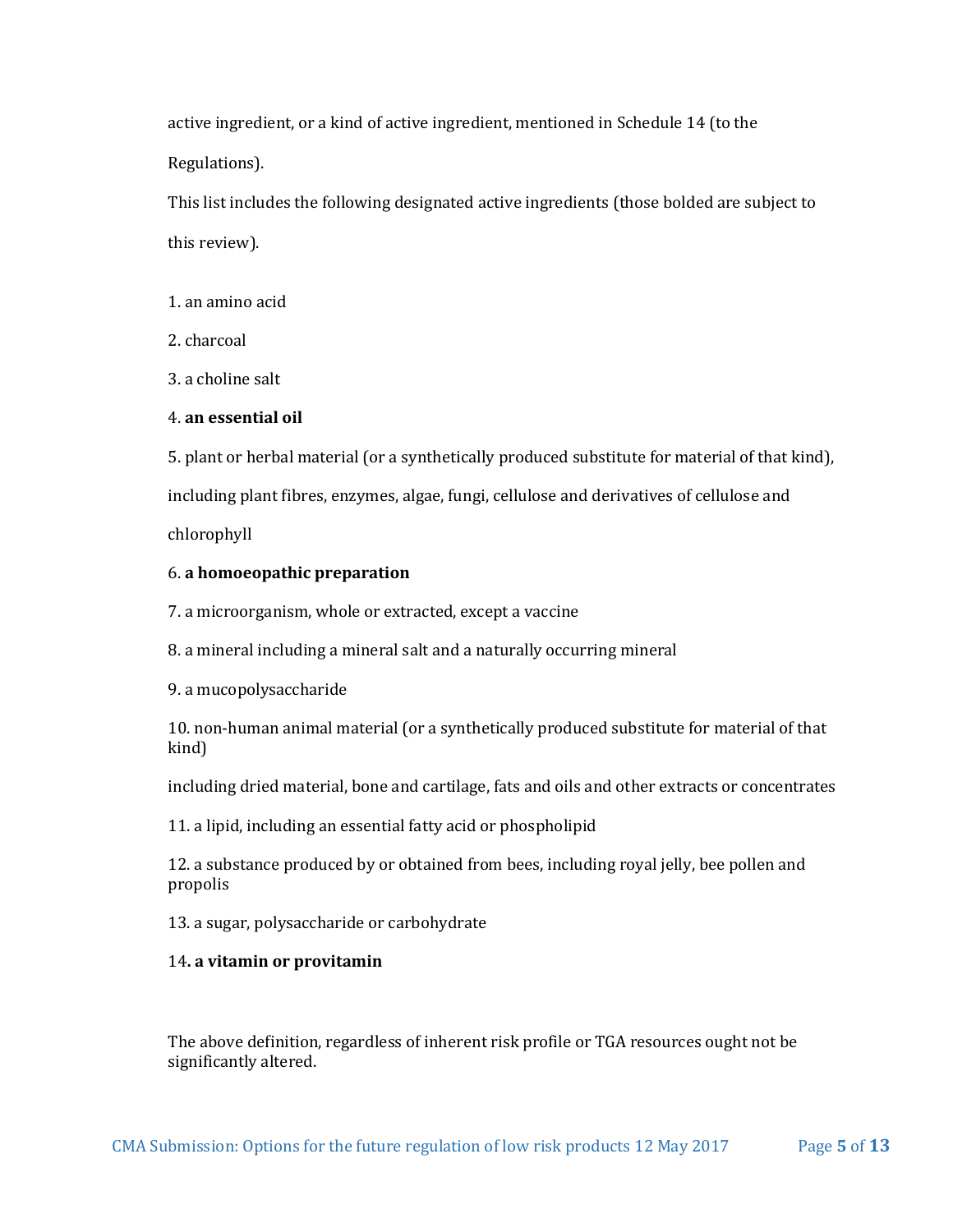#### <span id="page-6-0"></span>Vitamins and minerals

The consultation paper appropriately outlines that there is a variant of risk across the spectrum of vitamins and minerals that are regulated as complementary medicines in Australia; this could be said for individual ingredients generally. Many of these individual ingredients, however, are combined with ingredients of a different risk profile, such as fat soluble vitamins and herbal substances, in finished product formulations. Therefore, the inclusion of all the currently listed permitted ingredients within the regulatory system offers consumers the highest quality and safety standards that the Australian regulator is known for globally.

Medicine sponsors already have the option to elect to develop products that would fit more appropriately within other frameworks, such as Food Standards Australia New Zealand (FSANZ). Those that have chosen to meet the requirements of the TGA for listed medicines have already invested substantially into appropriate quality manufacturing systems and meeting regulatory requirements. It is important that the difference in manufacturing quality of the medicines framework is recognised for oral complementary medicines, especially when specific therapeutic indications are made.

The Government has also agreed that the TGA develop a monograph system (MMDR recommendation forty-six) that has the potential to improve the availability and accuracy of information on commonly used active ingredients for consumers and improve efficiencies for industry. Such monographs would document the evidence supporting the efficacy of the ingredients for specific indications and other relevant information.

CMA believes that the development of the monograph system, along with the current avenues provided by the high level health claims standard of FSANZ, offer ample choice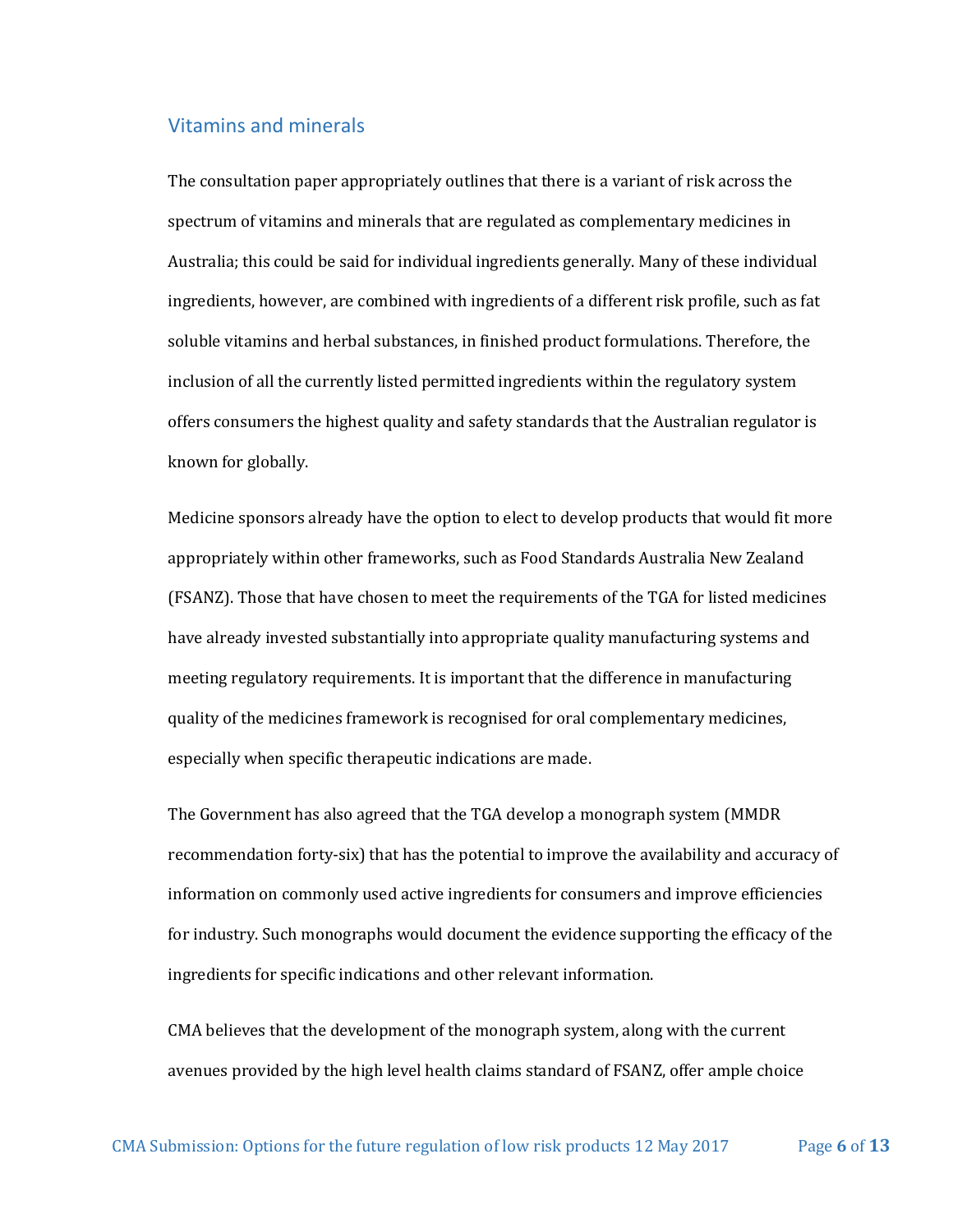with regards to diversity of product formulation and regulatory frameworks.

#### **CMA supports Option 1** - Status quo should be maintained .

#### *Option 2 – Exemption from listing in the ARTG and or GMP*

Under this option, certain vitamin and mineral products would be exempt from Part 3-2 of the Act – exemption from the requirements of listing and/or 3-3 of the Act – exemption from the requirements of medicinal level GMP. However, all vitamins and minerals would remain as therapeutic goods and are therefore still subject to all other regulatory requirements.

The disadvantages of the removal of ARTG listing/removal of medicinal level GMP:

- Consumer concern of a potential lowering of the quality and safety of a number of complementary medicines.
- Impact medicine sponsors where the product listing on the ARTG assists in meeting export requirements for other products.

The advantages of the removal of certain vitamins and minerals from ARTG listing:

- Reduction in fees, charges and post market monitoring across *some* products. Combination products not adequately addressed.
- Efficient access to market.

It should be emphasised that the above should also be the aims of the successful implementation of the monograph system for commonly used active ingredients, as described above.

Advantages of maintaining status quo for vitamins and minerals used in complementary medicines:

- Australians can continue to have confidence in the quality and safety of complementary medicines.
- Implementation of MMDR recommendation forty-six monograph system for commonly used active ingredients, which would likely include, for example, commonly used water soluble vitamins such as vitamin C.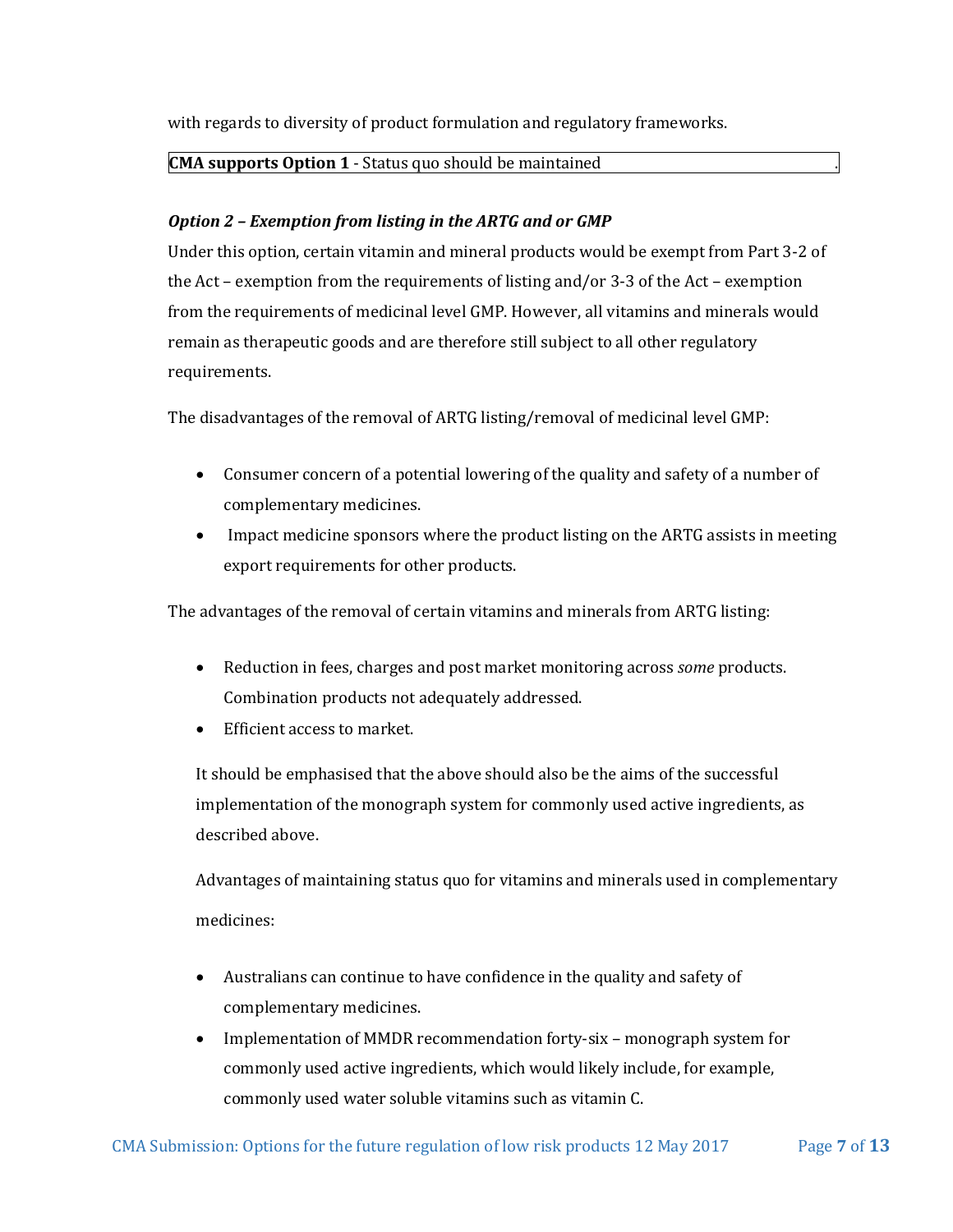The ability to utilise the monographs for the substantiation of evidence to support indications, where appropriate.

#### <span id="page-8-0"></span>Homoeopathic products

In Australia, medicines containing homoeopathic preparations are considered to be lowrisk medicines and are regulated under the Act. While certain homeopathic products, depending on their potency, are not required to be on the Australian Register of Therapeutic Goods and are not assessed by the TGA prior to their entry into the Australian marketplace, this does not exclude them from other provisions of the *Therapeutic Goods Act 1989* in relation to quality and safety standards. This exemption from ARTG listing does not apply, however, where the homoeopathic preparation is part of a medicine containing other (listed) ingredients requiring inclusion on the ARTG.

While the consultation paper address a number of products listed on the register as homoeopathic products, it does not adequately address product formulations which may include a combination of vitamin, minerals, herbal and homoeopathic preparations, which would represent a number of listed complementary medicines on the Australian market. For consistency, it is important that the regulations for homeopathic products maintains the ability to list on the ARTG (unless exempt), that homeopathic preparations contain only ingredients specified in th[e Permissible Ingredients Determination](https://www.tga.gov.au/therapeutic-goods-determinations) and meet any other requirements specified in relation to that ingredient, are subject to Good Manufacturing Principles (Part 3-3 of the Act) and any other applicable legislative requirements.

The regulator has stated that the intention of the review is not to fundamentally change the definition of a medicine as defined in the Act, which CMA supports. Homoeopathic preparations and homoeopathic standards are defined in the Act, and the TGA's Regulatory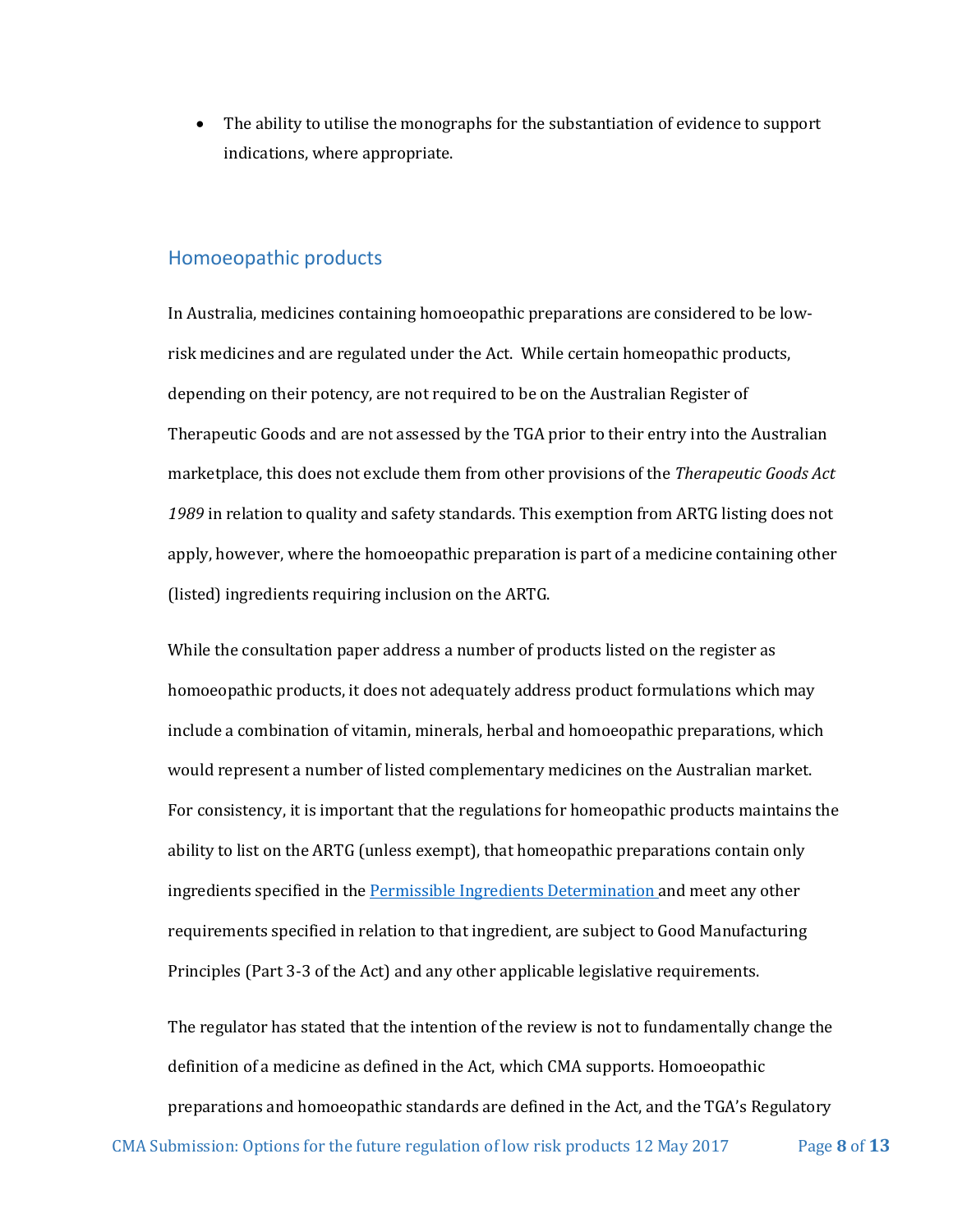Guidelines (ARGCM) provides medicine sponsors, manufacturers, healthcare professionals and consumer's guidance on the appropriate regulatory oversight of these products.

The consultation paper outlines an 'issue' that by continuing to regulate this type of product under the current regulations would imply Government endorsement of said products. This is simply not true and not the intent of the current regulatory framework for listed complementary medicines. The same concern would have to be applied to all other complementary medicines that have been listed on the ARTG, as these products (due to their lower risk profile) are able to enter the market prior to an evaluation of the evidence by the regulator.

It should be noted that as part of the reforms to complementary medicines the Government has accepted recommendation 39, to establish a new pathway for the listing of a complementary medicine, where the sponsor can elect to have the regulator assess the evidence related to a higher level indication(s) prior to its release on the market. Recommendation 38 has also been accepted, which will establish a list of permitted indications, from which sponsors must exclusively draw, for listed medicinal products in the ARTG. This will include the ability to specify indication(s) where there is supporting evidence for its use within a traditional paradigm, such as traditional Chinese medicine, Western herbal medicine and homeopathic paradigm etc.

**CMA supports a hybrid of Option 1 and Option 2** combined, provided no other regulatory changes are made to the regulation of homoeopathic products in Australia.

Due to critical issues identified with regards to the National Health and Medical Research Council's (NHMRC) review of the effectiveness of homeopathy for treating health conditions, CMA provides a separate detailed submission to the regulator on homoeopathic products.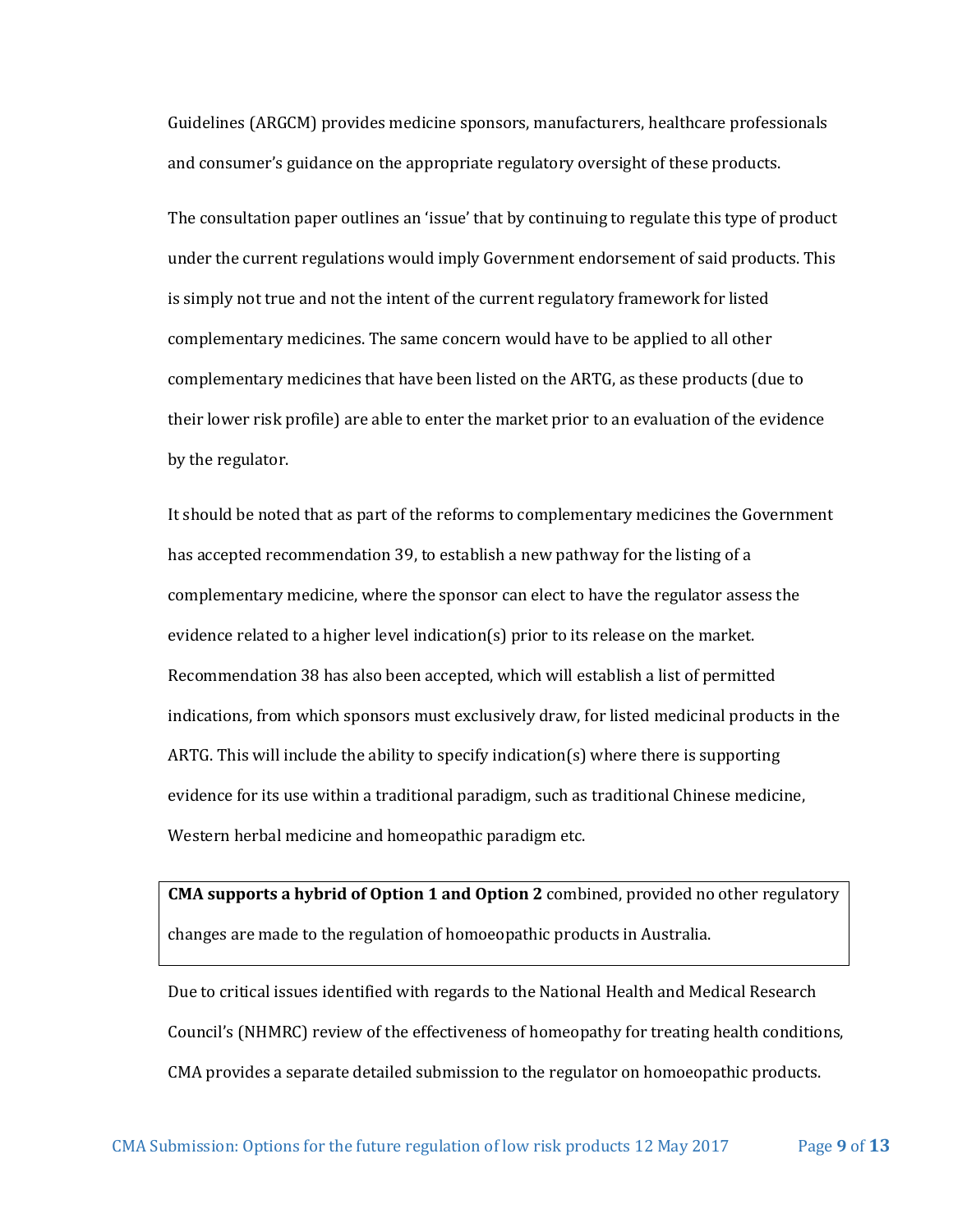# <span id="page-10-0"></span>Rehydration or formulated sports products

The consultation paper highlights options for the review of rehydration or formulated sports products stating that due to their similarity with the food regulations they pose a source of confusion for the regulator and suppliers.

Recently, the TGA published the food-medicine interface guidance tool (FMIGT) to assist manufacturers and importers to know whether certain products are regulated as therapeutic goods or foods due to the different regulatory requirements that apply.

**CMA supports** the option to further review this category of products to ensure that oral rehydration products with specific therapeutic purposes, including those targeted to sports people, are maintained on the Register.

Note: utilising the guidance tool above to assess this type of product will most likely lead to a determination that, due to electrolyte drinks meeting the FSANZ Standard 2.6.2 (nonalcoholic beverages and brewed soft drinks), the tool will trigger the following response in the absence of a consideration for its therapeutic purpose(s) seen at question 6 onwards of the tool.

Q 4: Is the product "goods for which there is a standard in the Foods Standards Code" Y/N? Yes - The product is not a "therapeutic good". It is likely to be "food" within state/Territory food regulation legislation and/or regulated under other state/territory legislation

It is also noted that should certain electrolyte or sports drinks (making only food claims) currently on the register transition to FSANZ there may need to be some changes made to the food standards to address this type of product so that existing products could transition without having the financial and regulatory burden of having to reformulate.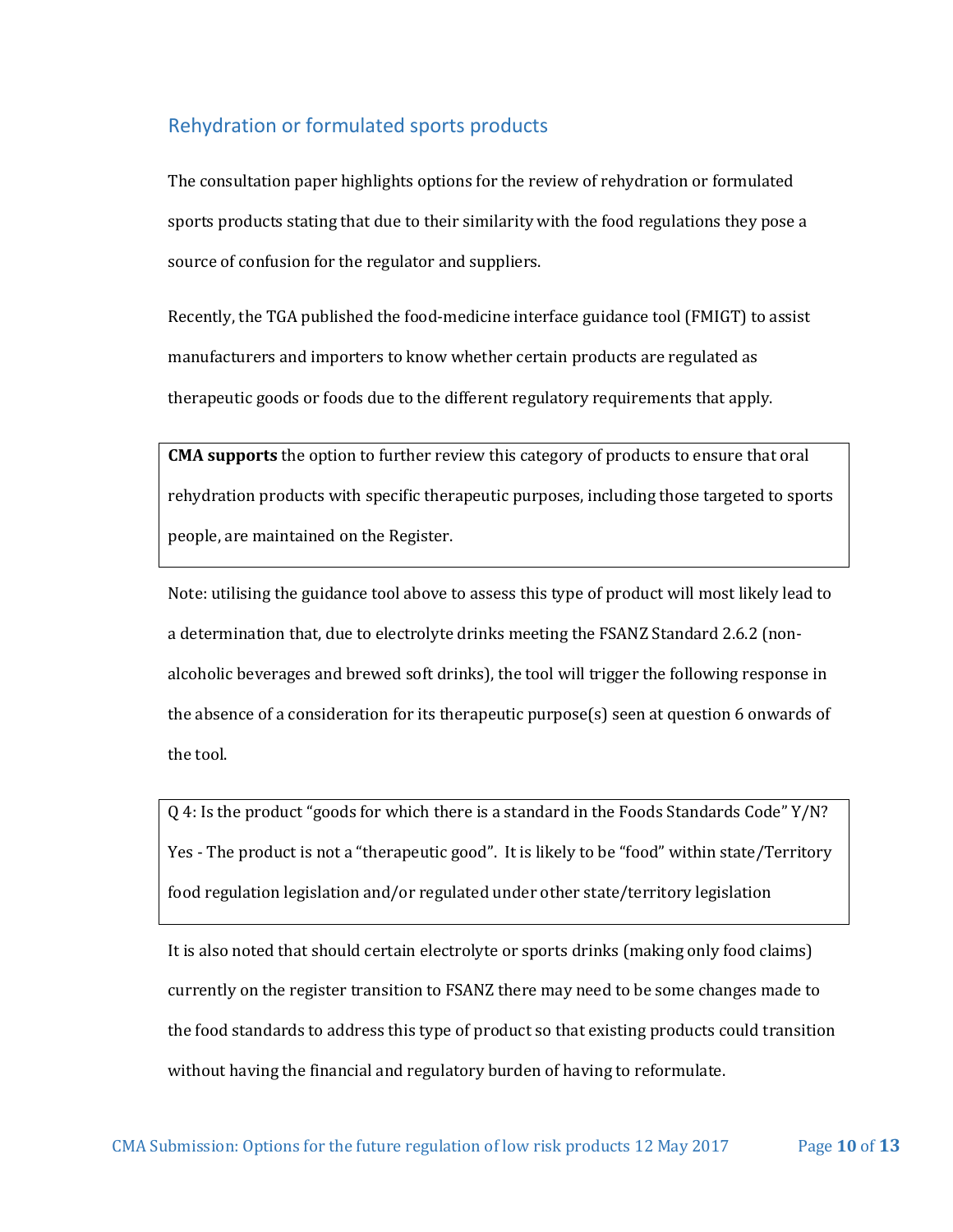#### <span id="page-11-0"></span>Aromatherapy

In Australia, medicinal products containing such ingredients as certain herbs, vitamins and minerals, nutritional supplements, homoeopathic medicines and **aromatherapy products** are referred to as 'complementary medicines' and are regulated as medicines by the Therapeutic Goods Administration (TGA) under the *Therapeutic Goods Act 1989* (the Act) and the supporting *Therapeutic Goods Regulations 1990* (the Regulations).

The consultation paper highlights that certain product types can be represented across a myriad of regulatory regimes (TGA, FSANZ, NICNAS), depending on their overall presentation and level of indications or claims made. To address the area of food-medicinecosmetic interface, the Government has produced educational materials such as the TGA's Food-Medicine Interface Guidance Tool and the NICNAS Cosmetic Guidelines and Process Map (December 2016).

Whilst it is acknowledged that products that fall into the interface area can be complex, it appears that the main reason for triggering a review into the options for low risk products is the "questionable use of TGA resources". However, all complementary medicine products entered onto the Australian Register of Therapeutic Goods are subject to fees and charges, which are fully cost recovered by the regulator for activities such as post market monitoring and pharmacovigilance.

**CMA supports Option 1** – maintain essential oils that make therapeutic claims as therapeutic goods on the Register.

This would benefit the majority of suppliers that are already established in the market and meet the current regulatory obligations for this type of product.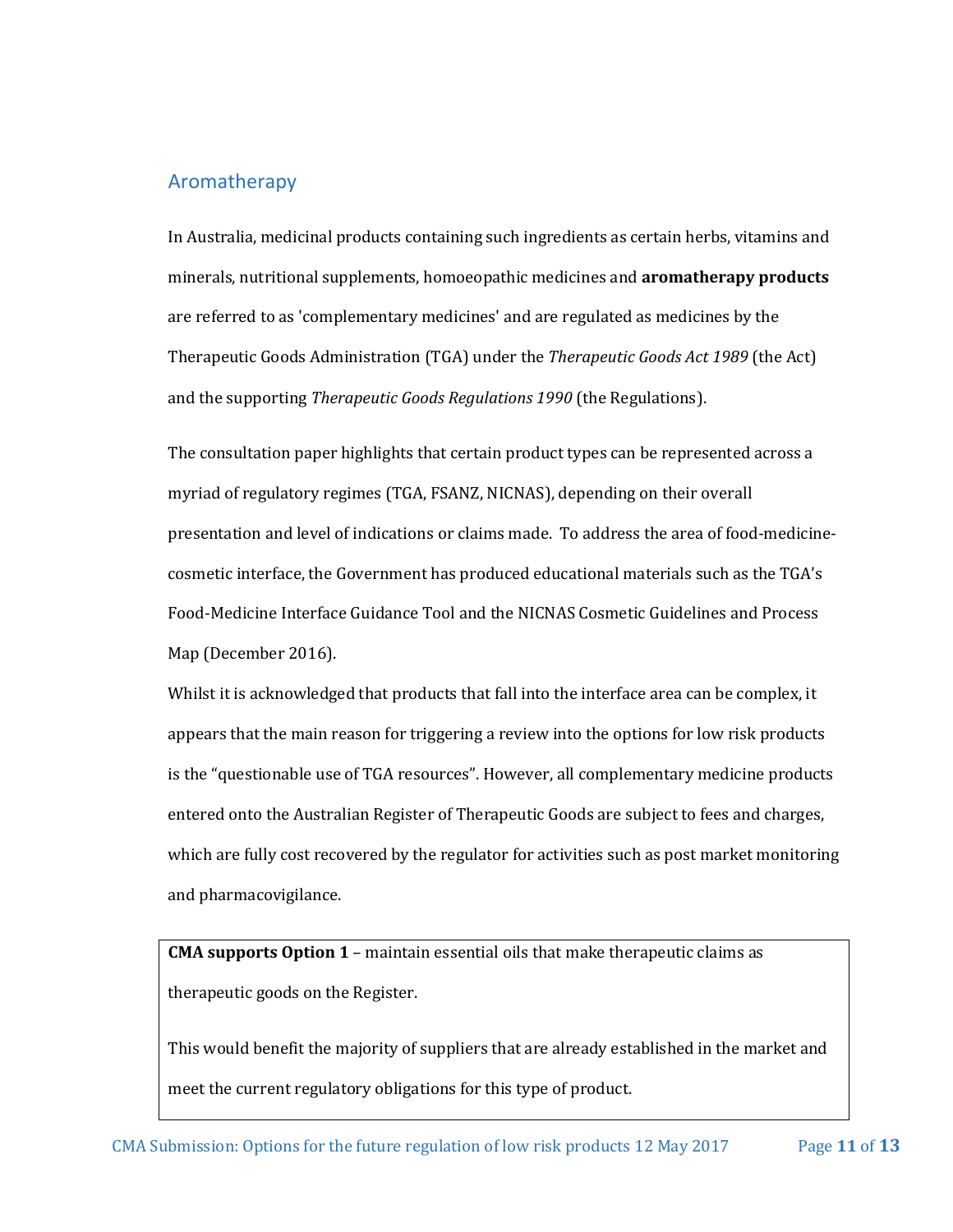With reforms to complementary medicines appropriately implemented as part of the MMDR package, the TGA will continue to operate effectively and efficiently, while also maintaining appropriate public health and safety protections.

Thank you for the opportunity to provide the Regulatory Reforms Team with feedback.

CMA would welcome the opportunity to discuss any matters relating to this submission.